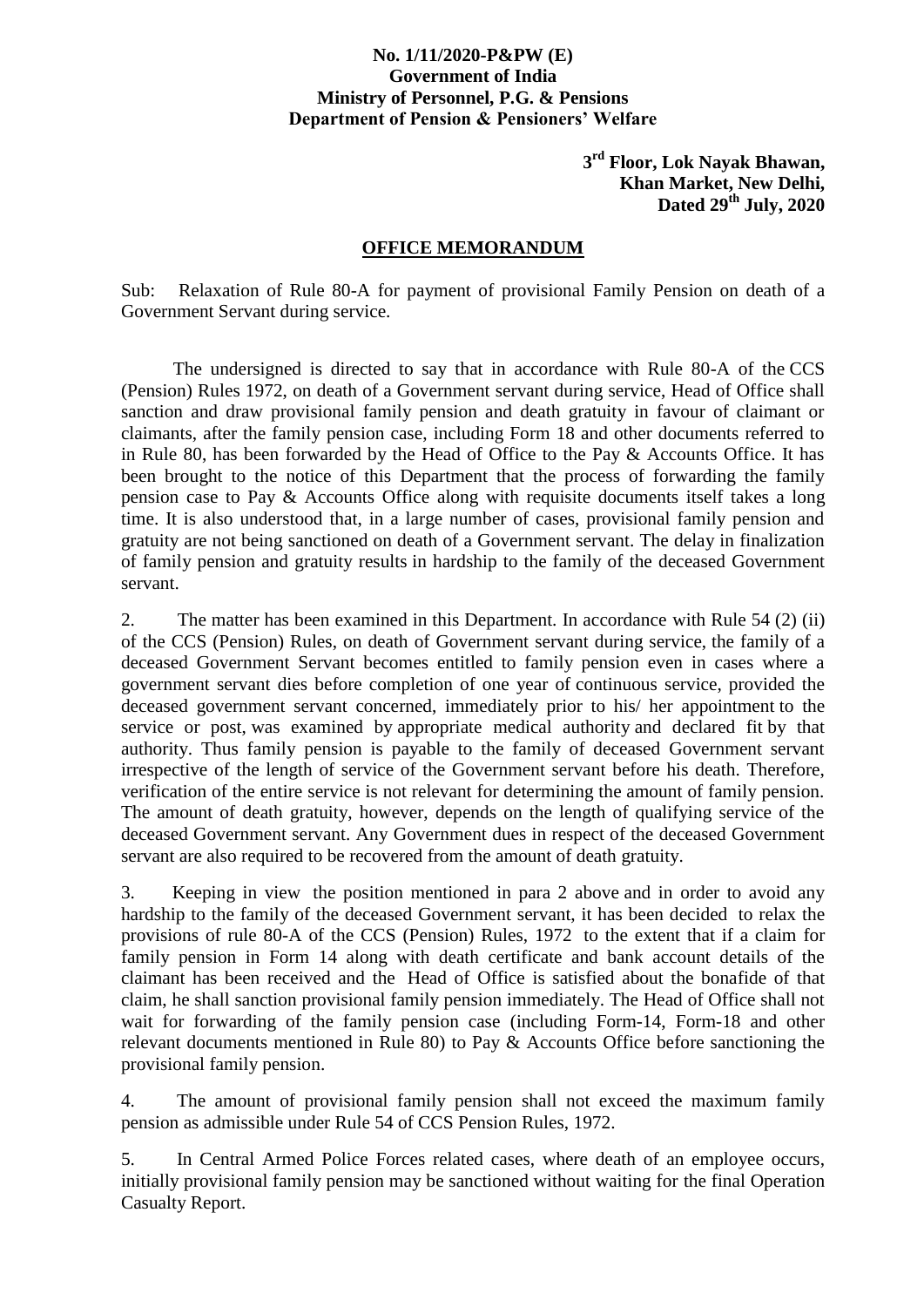6. The Pay & Accounts Office shall release the provisional family pension on the basis of sanction order issued by the Head of Office without insisting for any other documents including service book. The provisional family pension shall be paid in the same manner as Pay and Allowances of the establishment are paid.

7. A format for sanctioning the provisional family pension by the Head of Department is enclosed.

8. There will be no change in regard to the provisions for sanction of provisional gratuity under Rule 80-A. Action for sanction of death gratuity under rule 80-A may be taken by the Head of Office after forwarding Form-18 and other relevant documents to Pay & Accounts Office. In case the amount of provisional family pension is later found to be in excess of the final family pension, the same may be adjusted from the amount of death gratuity, failing which, it may be recovered in instalments from the family pension payable in future.

9. The payment of provisional family pension sanctioned as per Para 3 above may initially continue for a period of six months from the date, following the date of death of employee. The period of such provisional family pension sanctioned may be further extended, for not more than six months at a time, on the advice of Pay & Accounts Office and with the approval of Head of Department (HOD).

10. The provisional family pension may continue to be paid for two months succeeding the month in which the Pension Payment Order for final family pension is issued by the Pay & Accounts Office, keeping in view the time likely to be taken by Central Pension Accounting Office (CPAO) and Central Pension Processing Centre (CPPC) for processing the case. While authorizing final family pension after receipt of complete family pension case, the Pay & Account office shall indicate the date from which the family pension authorized in the Pension Payment Order is to be paid by the Pension Disbursing Authority. Accordingly, the Office of Pay & Account may record a note in the Pension Payment Order, as mentioned below, while authorizing the final family pension:

"Provisional family pension has been/shall be paid for the period from ------- to --------- @ Rs. -------------- plus Dearness Relief. The payment of final family pension may be commenced by the bank w.e.f. ------------."

11. The Administrative Divisions of all Ministries/Department and attached/subordinate offices are requested to bring these instructions to the notice of all concerned for compliance.

The issues with the approval of Competent Authority

Sehanlear

(Sanjoy Shankar) Under Secretary to the Government of India Ph. 24644632

- 1. All Ministries/Departments of the Government of India
- 2. 0/o the Comptroller & Auditor General of India
- 3. 0/o the Controller General of Accounts, Lok Nayak Bhawan, New Delhi.
- 4. Pensioners' Associations as per list maintained in the Department
- 5. All Officers/Desks
- 6. NIC for Uploading the Office Memorandum on the website